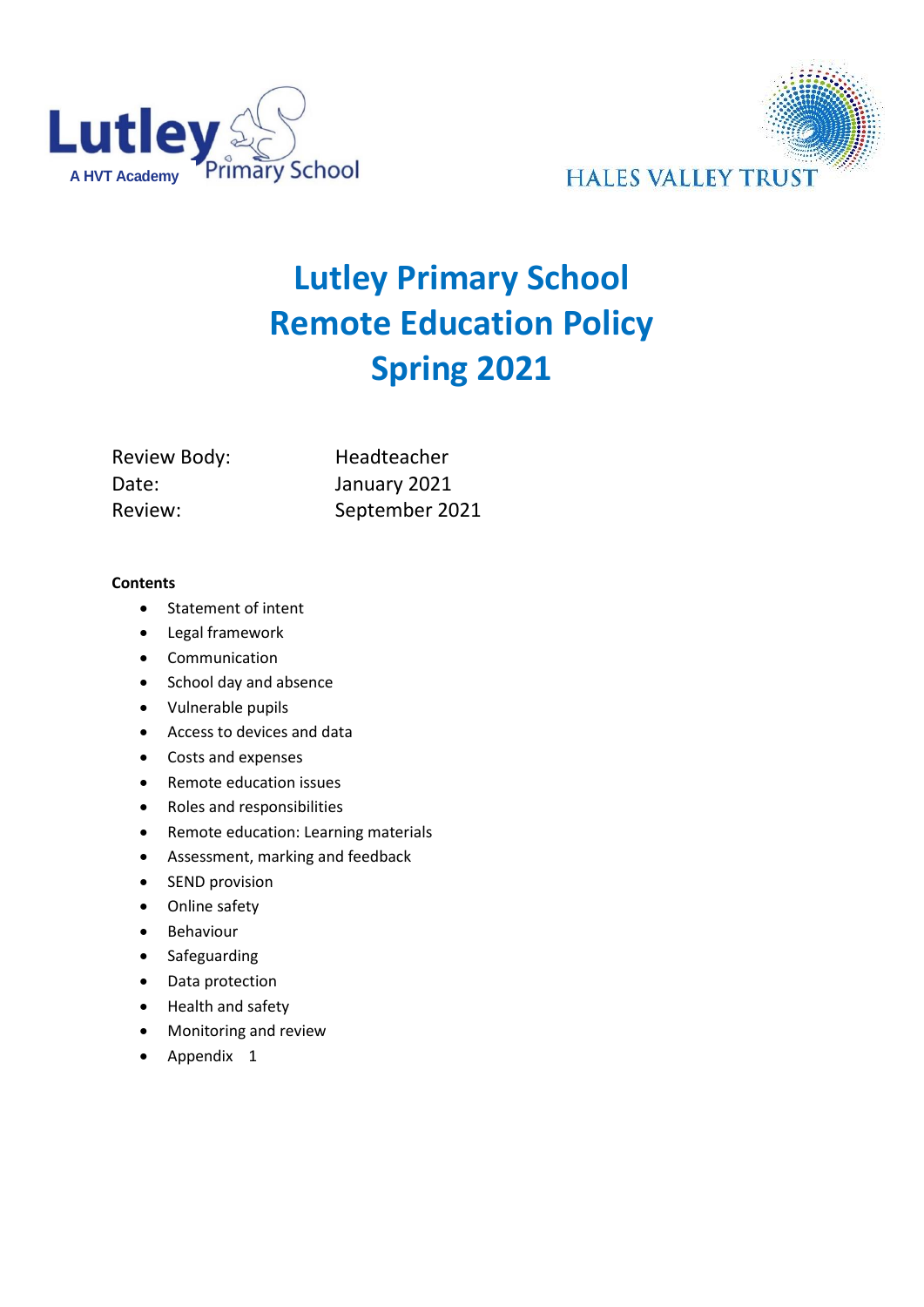## **Statement of intent**

At Hales Valley Trust we understand the need to continually deliver high quality education, including during periods of remote working – whether for an individual pupil or many. We recognise the importance of maintaining high expectations in all areas of school life and ensuring all pupils have access to the learning resources and support they need to succeed.

Through the implementation of this policy, we aim to address key concerns associated with remote working, such as online safety, access to educational resources, data protection, and safeguarding.

This policy aims to:

- Minimise the disruption to pupils' education and the delivery of the curriculum;
- Ensure we fulfil our duty to provide education for state funded school age children;
- Ensure provision is in place to ensure there is a strong offer in place for all pupils;
- Protect pupils from the risks associated with using devices connected to the internet;
- Ensure colleagues, parents, and pupil data remains secure and is not lost or misused;
- Ensure robust safeguarding measures continue to be in effect during remote education;
- Ensure all pupils have the provision they need to complete their work to the best of their ability, and to remain happy, healthy, and supported during periods of remote education;
- Recognise how school will use its catch-up funding to stop pupils falling behind.

#### **Legal framework**

This policy has due regard to all relevant legislation and statutory guidance including, but not limited to, the following:

- Equality Act 2010;
- Education Act 2004;
- The General Data Protection Regulation (GDPR);
- The Reporting of Injuries, Diseases and Dangerous Occurrences Regulations 2013;
- Data Protection Act 2018.

This policy has due regard to national guidance including, but not limited to, the following:

- DfE (2020) 'Keeping children safe in education';
- DfE (2021) 'Restricting attendance during the national lockdown : schools';
- DfE (2020) 'School attendance';
- DfE (2017) 'Special educational needs and disability code of practice: 0 to 25 years';
- DfE (2018) 'Health and safety: responsibilities and duties for schools';
- DfE (2018) 'Health and safety for school children';
- DfE (2016) 'Children missing in education'.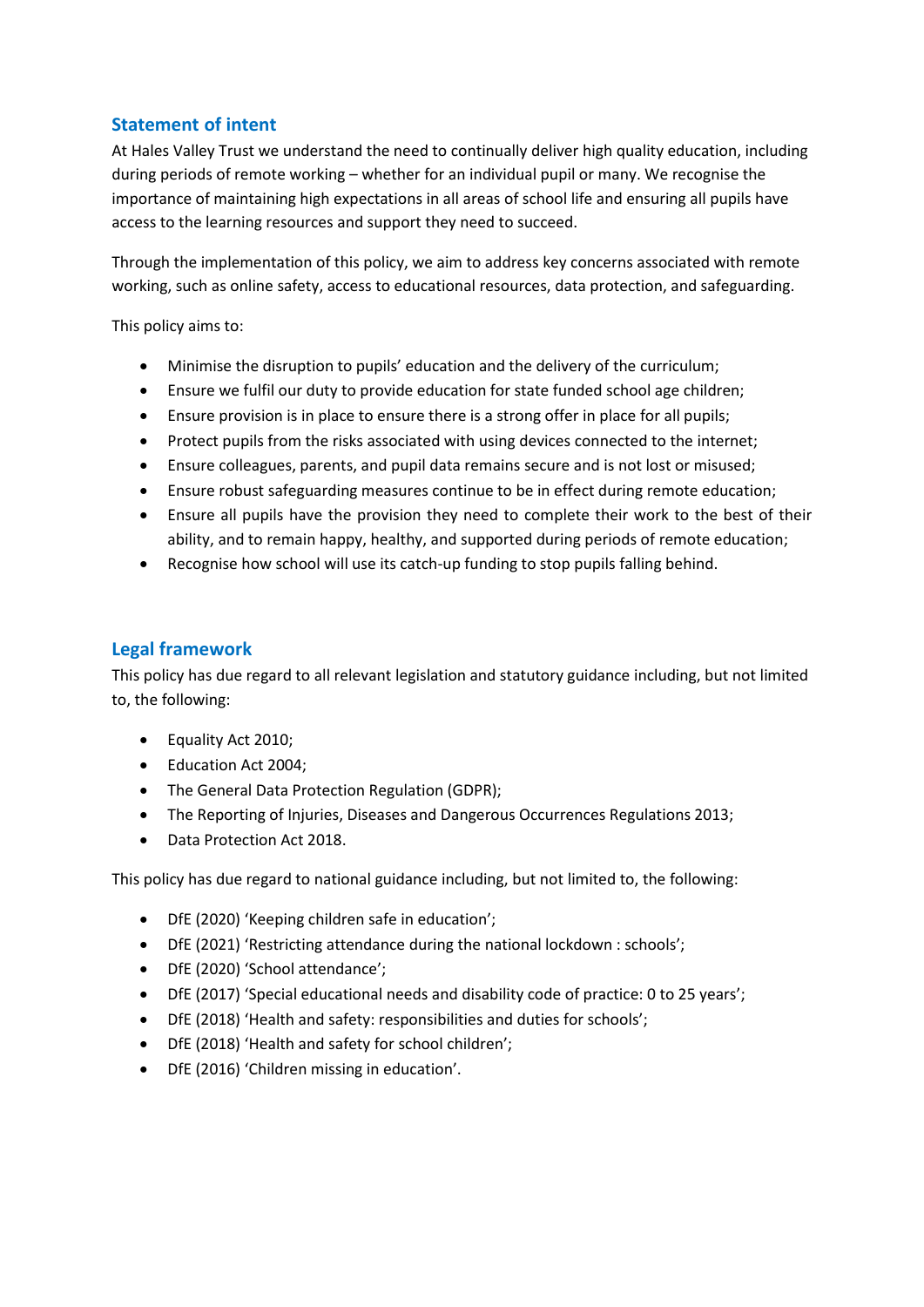This policy operates in conjunction with the following school policies:

- Accessibility;
- Attendance;
- Behaviour Management;
- Child Protection;
- Data Protection;
- Online safety:
- Health and Safety Procedures;
- Acceptable Use Agreement;
- Loan of Equipment;
- Special Educational Needs and Disabilities (SEND);
- HVT Data Protection;
- HVT Employee Code of Conduct (Handbook);

#### **Communication**

The Headteacher will communicate with staff and parents as soon as possible via email about any remote education arrangements.

Staff involved in remote education will ensure they have a working device that is available to receive emails or take phone calls during their agreed working hours.

The school understands pupils learning remotely have the right to privacy out-of-hours and should be able to separate their school and home lives – **communication is only permitted during school hours.**

The school will ensure adequate channels of communication are arranged in the event of an emergency.

As much as possible, all communication with pupils and their parents will take place between 9am and 3pm.

Parents and pupils will inform the relevant member of staff as soon as possible if schoolwork cannot be completed.

Issues with remote education or data protection will be communicated to the pupil's teacher as soon as possible so they can investigate and resolve the issue.

The pupil's teacher will keep parents and pupils informed of any changes to the remote education arrangements or the schoolwork set.

The Headteacher will review the effectiveness of communication on a weekly basis and ensure measures are put in place to address gaps or weaknesses in communication.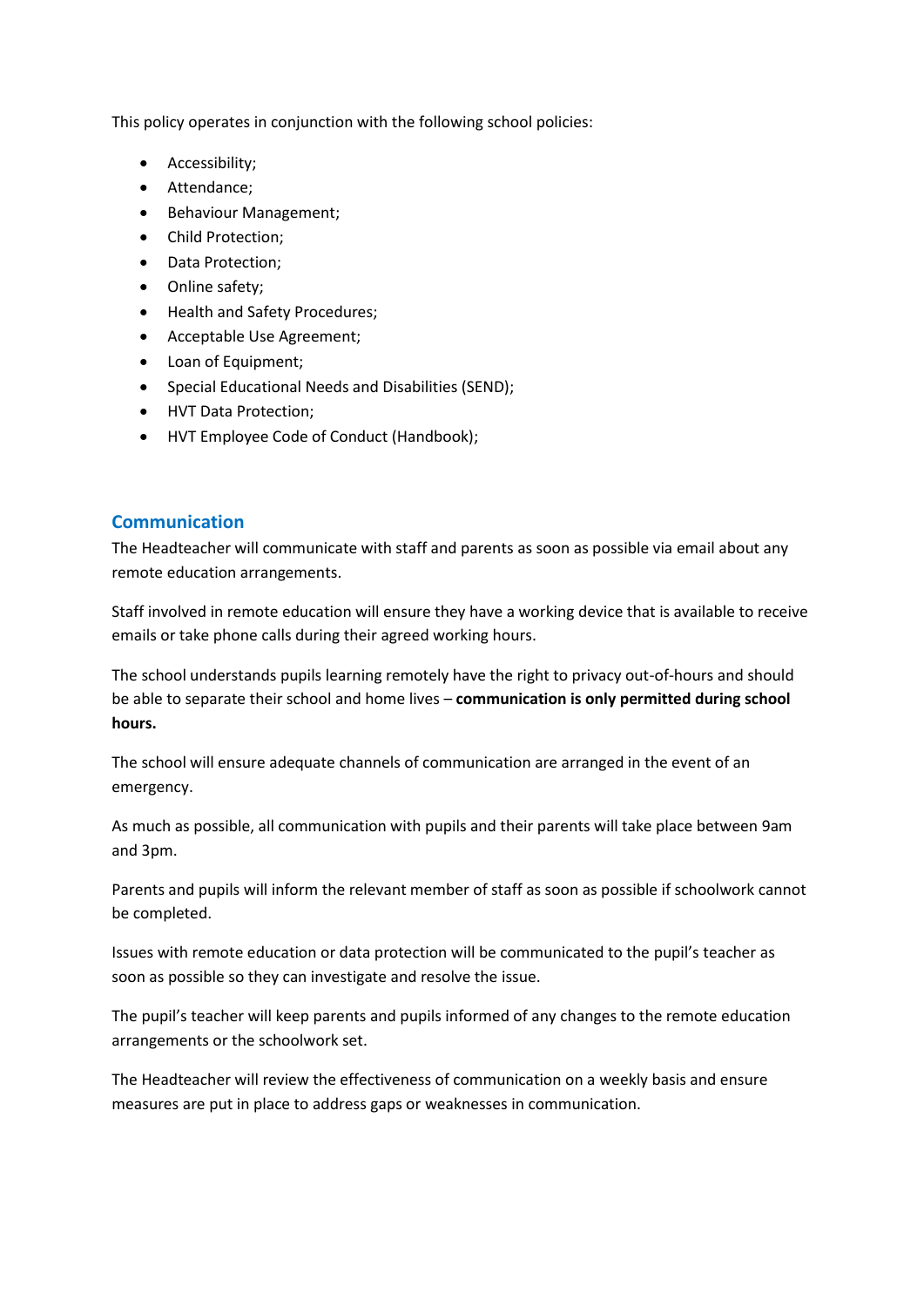#### **School day and absence**

Staff will be present for remote education by **9:00am** and cease their availability for remote education at **3:00pm** from **Monday** to **Friday**, with the exception of breaks and lunchtimes.

Parents will inform the school office no later than **9:30am** if their child is unwell and unable to engage in remote education. Contact can be made each morning via the school's telephone messaging service, or if the school is closed, via the school email address.

The school has systems for checking, daily whether pupils are engaging with their work in line with the **Attendance Policy** - for example, where pupils are not in school their attendance will be monitored via the submission of work. Where pupils are not engaging with remote learning the school will work with families to rapidly identify effective solutions to help them engage with the online content.

When working independently breaks and lunchtimes will be at the parent's discretion but should total no more than 80 minutes a day a day for primary-aged pupils (*this should include a lunch and morning/afternoon break in addition to screen breaks).*

Pupils are not expected to do schoolwork during breaks and lunchtimes.

Pupils with SEND or additional medical conditions who require more regular breaks, e.g. sensory breaks, are not expected to do schoolwork during their breaks.

Pupils who are unwell are not expected to be present for remote education until they are well enough to do so.

## **Vulnerable pupils**

It is important that schools put in place systems to keep in contact with pupils defined as 'vulnerable'. Alongside the social worker the school should agree the best way to maintain contact and offer the best support for that pupil/s.

Schools should have in place a procedure to check that a vulnerable child is able to access remote education and support them to access it daily. School should be checking daily that they are accessing and engaging with the learning. If pupils are accessing remote learning well they should be marked with a 'C' code on the register (authorised absence).

Where vulnerable pupils are not accessing the learning at home the school will mark them on the register with an 'O' code (unauthorised absence). Once a child has 5 'O' code entries then they will need to attend the provision provided in school.

## **Access to devices and data**

Pupils are required to use their own or family-owned equipment to access remote education. For pupils who cannot access digital devices at home, the school will, where possible, apply for technology support through the DfE scheme and provide a device for each pupil.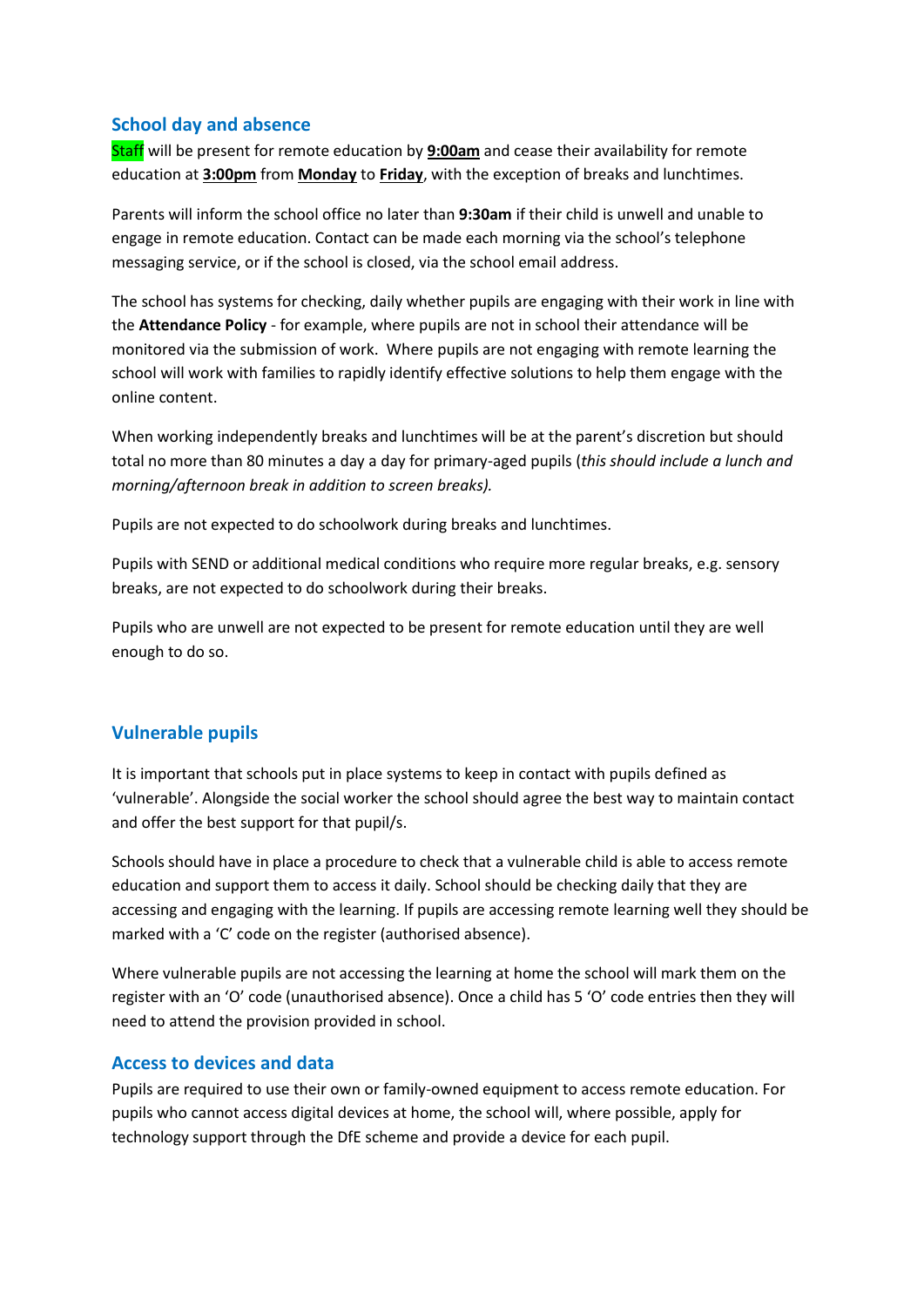Pupils and parents will be required to maintain the upkeep of any equipment they loan from the school to access remote education in line with the Portable ICT Equipment – Pupil Guardianship Loan/Advice Form (Appendix 1). The device should only be used for accessing remote learning and only be used by the pupil who it has been loaned for.

The IT leader/IT Network Manager is not responsible for providing technical support for equipment not owned by the school.

The school will not be responsible for providing access to the internet off the school premises and will not be responsible for providing online safety software, e.g. anti-virus software, on devices not owned by the school. Via the DfE *Get Help with Technology* portal the school will seek for data to be increased by their internet provider for those in need.

Where pupils have difficulty engaging in remote education they may be eligible to attend one of our Trust schools rather than learning remotely. This will be at the discretion of each school based on individual circumstances and other factors.

#### **Costs and expenses**

The school will not contribute to any household expenses incurred while pupils learn remotely, e.g. heating, lighting, or council tax;

The school will not reimburse any costs for travel between pupils' homes and the school premises;

The school will not reimburse any costs for childcare.

If a pupil is provided with school-owned equipment, the pupil and their parent will sign and adhere to the **Loan of Equipment agreement** prior to commencing remote education.

#### **Remote education issues**

Any issues with remote education resources will be reported as soon as possible to the relevant member of staff e.g. Class teacher, phase leader, SENCO, Senior leader. Parents can contact the school for support by emailing: [info@lutley.dudley.sch.uk](mailto:info@lutley.dudley.sch.uk)

## **Roles and responsibilities**

The **Trust** is responsible for:

- Ensuring that the school has robust risk management procedures in place;
- Ensuring each school has a remote education that teaches a planned and well sequenced curriculum;
- Ensuring vulnerable pupils receive an education in school or where appropriate remotely;
- Ensuring schools are overcoming barriers to access to digital learning;
- Evaluating the effectiveness of the school's remote education arrangements.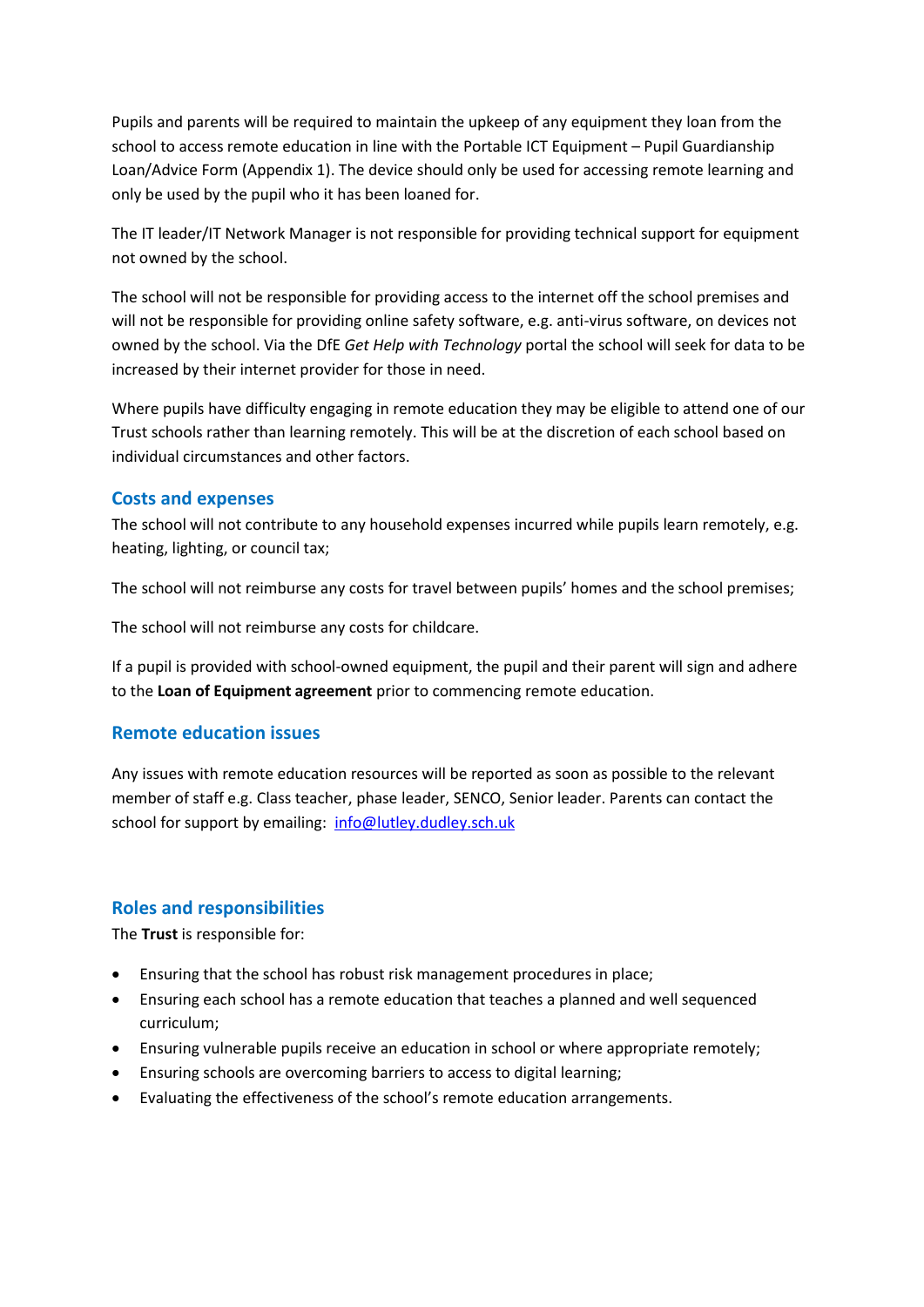The **Headteacher** is responsible for:

- Ensuring that the school has a remote education that teaches a planned and well sequenced curriculum;
- Ensuring that there is provision of printed resources, such as text books and workbooks, to structure learning, supplemented with other forms of communication to keep pupils on track or answer questions about their work
- When remote education is in place ensuring the monitoring of engagement and also the quality of education should be undertaken on a **weekly** basis
- Ensuring that there is a named senior leader designated to have overall responsibility for the quality and delivery of remote education, including that provision meets expectations for remote education.
- Publishing remote learning provision information for parents and pupils via the school website
- Ensure procedures in place to check if a vulnerable child is able to access remote education
- Ensuring colleagues, parents and pupils adhere to the relevant policies at all times;
- Ensuring there are arrangements in place for managing the risks associated with remote education;
- Ensuring there are arrangements in place for monitoring incidents associated with remote education that are reported to the school;
- Overseeing the school has the resources necessary to action the procedures in this policy;
- Reviewing the effectiveness of this policy on a regular basis and communicating any changes to colleagues, parents, and pupils;
- Arranging any additional training colleagues may require to support pupils during the period of remote education;

#### The **Designated Safeguarding Lead** is responsible for:

- Attending and arranging, where necessary, any safeguarding meetings that occur during the period of remote education;
- Liaising with the Senior Leadership Team to ensure that all technology used for remote education is suitable for its purpose and will protect pupils online;
- Identifying vulnerable pupils who may be at risk if they are learning remotely and ensuring they are in school;
- Ensuring that child protection plans are enforced while the pupil is learning remotely, and liaising with the Headteacher and other organisations to make alternate arrangements for pupils who are at a high risk, where required;
- Identifying the level of support or intervention required while pupils learn remotely and ensuring appropriate measures are in place;
- Liaising with relevant individuals to ensure vulnerable pupils receive the support required during the period of remote working, ensuring all safeguarding incidents are adequately recorded and reported.

The **SENCO** is responsible for: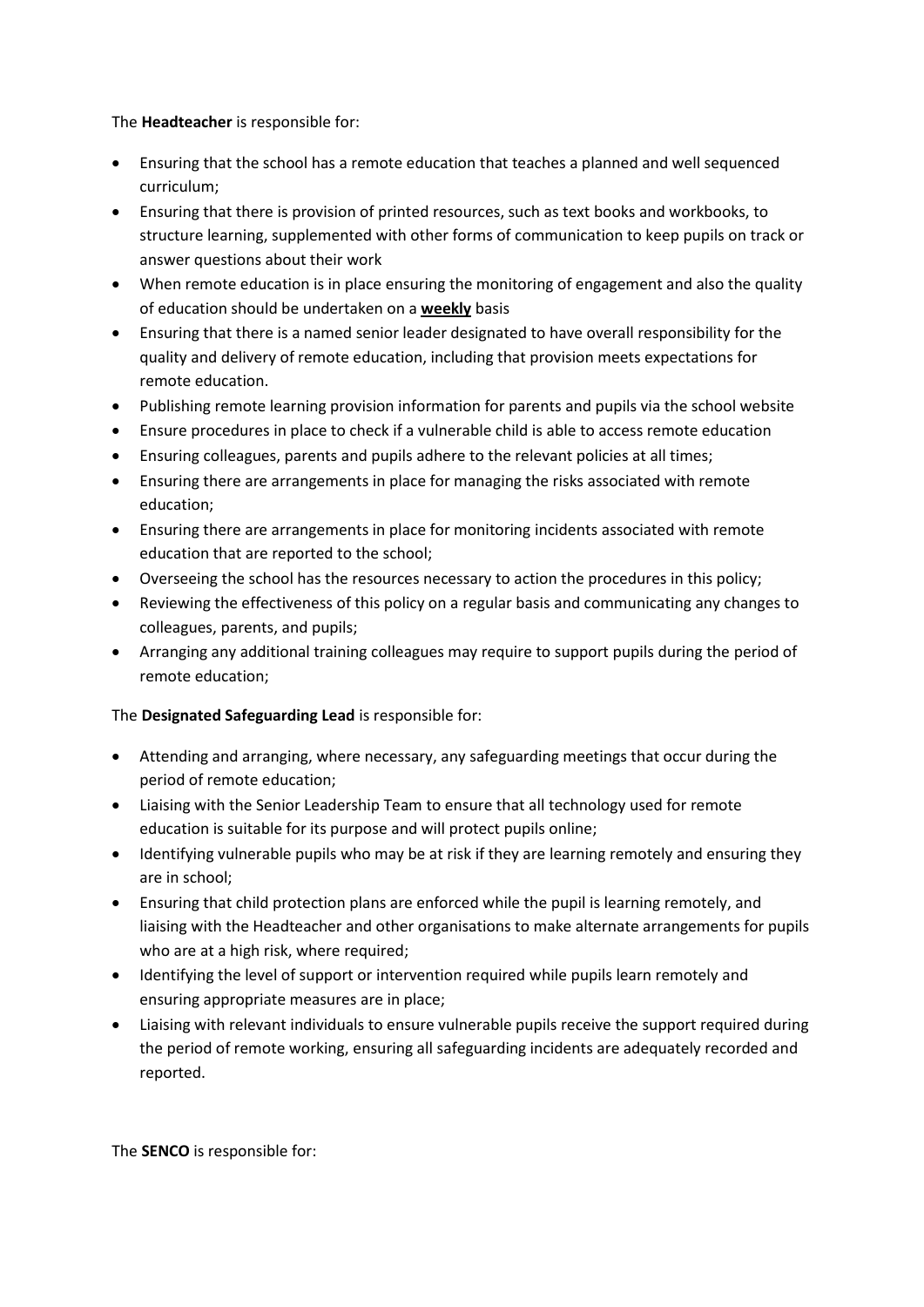- Liaising with the IT Network Manager to ensure any technology used for remote education is accessible to all pupils and that reasonable adjustments are made where required;
- Ensuring pupils with EHCP's to continue to have their needs met while learning remotely, and liaising with the Headteacher and other organisations to make any alternate arrangements for pupils with EHCP's and IEPs;
- Staff reviewing the programmes chosen for online learning for the accessibility features available, e.g. voice-to-text conversion, to support pupils with SEND.
- Identifying the level of support or intervention required while pupils with SEND learn remotely;
- Ensuring the provision put in place for pupils with SEND is monitored for effectiveness throughout the period of remote education.

## The **Headteacher/ Health and Safety Officer/ IT leader/Network Manager** is responsible for:

- Arranging the procurement of any equipment or technology required for colleagues to teach remotely and for pupils to learn from home;
- Ensuring value for money when arranging the procurement of equipment or technology;
- Ensuring the school has adequate insurance to cover all remote working arrangements.
- Ensuring the relevant health and safety risk assessments are carried out within the agreed timeframes, in collaboration with **the Headteacher;**
- Putting procedures and safe systems of learning into practice, which are designed to eliminate or reduce the risks associated with remote education;
- Ensuring that pupils identified as being at risk are provided with necessary information and instruction, as required;
- Managing the effectiveness of health and safety measures through a robust system of reporting, investigating, and recording incidents.

## The **IT leader/Network Manager** is Mr Copson and is responsible for:

- Ensuring that the device loan agreement is signed when a device is loaned to families;
- Overseeing that all school-owned electronic devices used for remote education have adequate anti-virus software and malware protection;
- Overseeing that any ICT equipment used for remote education is resilient and can efficiently recover lost data.
- Ensuring any programs or networks used for remote education can effectively support a large number of users at one time, where required, e.g. undertaking 'stress' testing;
- Working with the **SENCO** to ensure that the equipment and technology used for learning remotely is accessible to all pupils and colleagues.

#### The **Data Protection Officer** is Miss Holden and is responsible for:

- Ensuring all staff, parents, and pupils are aware of the data protection principles outlined in the GDPR;
- Ensuring that all computer programs used for remote education are compliant with the GDPR and the Data Protection Act 2018.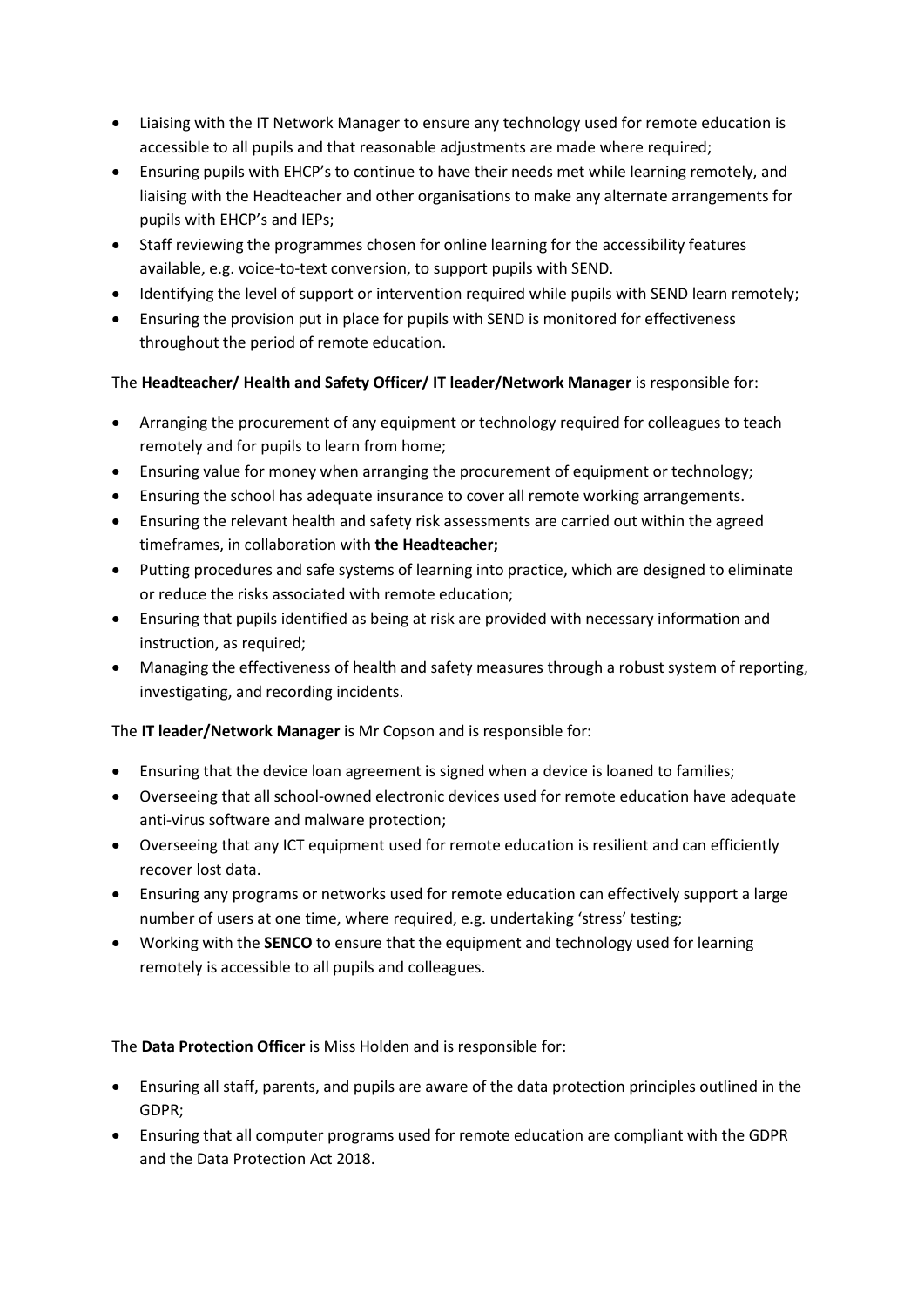**Staff** are responsible for:

- Setting meaningful and ambitious work each day in an appropriate range of subjects
- Providing teaching that is equivalent in length to the core teaching pupils would receive in school. This will include both recorded or live direct teaching time and time for pupils to complete tasks and assignments independently:
	- o KS1: 3 hours a day
	- o KS2: 4 hours a day
- Using assessment to ensure teaching is responsive to pupils' needs and address gaps in knowledge
- Reviewing the programmes chosen for online learning for the accessibility features available, e.g. voice-to-text conversion, to support pupils with SEND.
- Reporting any health and safety incidents to the Health and Safety Officer and asking for guidance as appropriate;
- Reporting any safeguarding incidents to the Designated Safeguarding Lead/SLT/MASH (as appropriate) and asking for guidance;
- Taking part in any training conducted to meet the requirements of this policy, including training on how to use the necessary electronic equipment and software;
- Reporting any dangers or potential dangers they identify, as well as any concerns they may have about remote education, to the Headteacher/SLT;
- Reporting any defects on school-owned equipment used for remote education to the IT leader/Network Manager;
- Adhering to this policy at all times during periods of remote education;
- Adhering to the Staff Code of Conduct (Handbook) at all times.

**Parents** are responsible for:

- Adhering to this policy at all times during periods of remote education;
- Ensuring their child is available to learn remotely at the times set out by the school/class in published timetables and that the school work set is completed on time and to the best of their child's ability;
- Ensure, when required, work is submitted/turned in on time;
- Reporting any technical issues to the school as soon as possible;
- Ensuring their child always has access to remote education material during the times set out by the school;
- Advise the school of any illness /absence which prevents their child from completing their learning via remote education;
- Ensuring their child uses the equipment and technology used for remote education as intended.

During the period of remote education, the school will maintain regular contact with parents to:

Reinforce the importance of children staying safe online;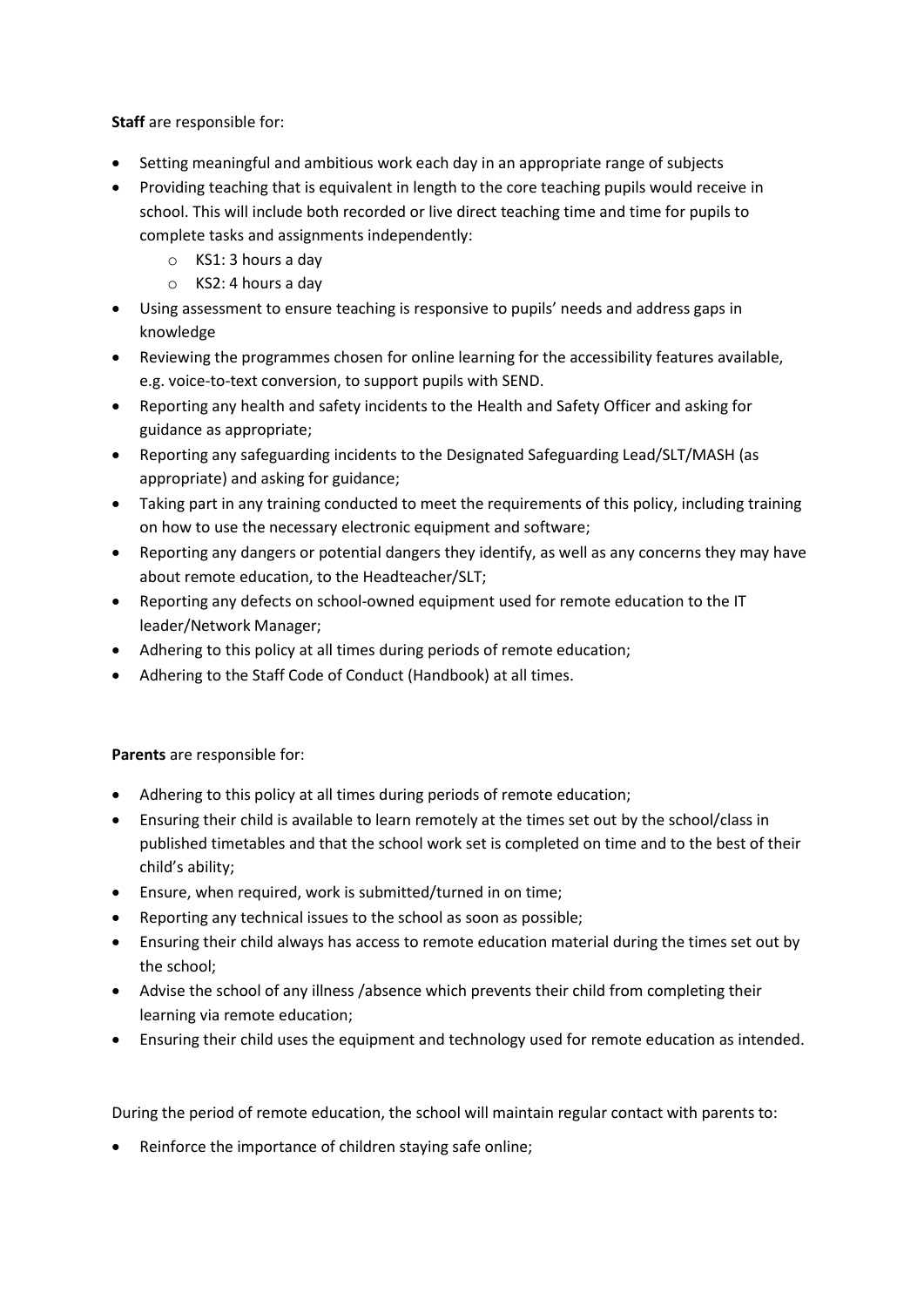- Ensure parents are aware of what their children are being asked to do, e.g. sites they have been asked to use and staff/peers they will interact with;
- Encourage them to set age-appropriate parental controls on devices and internet filters to block malicious websites;
- Direct parents to useful resources to help them keep their children safe online.

**Pupils** are responsible for:

- Adhering to this policy at all times during periods of remote education;
- Ensuring they are available to learn remotely at the times set out by the school, and that their schoolwork is completed on time and to the best of their ability;
- Ensure, when required, work is submitted/turned in on time;
- Reporting any technical issues to their teacher as soon as possible;
- Ensuring they have access to remote education material and notifying a responsible adult if they do not have access;
- Notifying a responsible adult if they are feeling unwell or are unable to complete the school work they have been set;
- Ensuring they use any equipment and technology for remote education as intended;
- Adhering to the Behaviour Policy online at all times.

The school will communicate to parents about any precautionary measures that need to be put in place if their child is learning remotely using their own/family-owned equipment and technology, e.g. ensuring that their internet connection is secure.

## **Remote Education: Learning materials**

Schools will set meaningful and ambitious work each day in an appropriate range of subjects. The school will use a range of different teaching methods during remote education to help provide frequent, clear explanations of new content.

Teaching provided will be equivalent in length to the core teaching pupils would receive in school. This may include both recorded and live direct teaching time, provided by the teacher, and time for pupils to complete tasks and assignments independently and as a minimum will be 3 hours of content a day for key stage 1 (years 1 to 6) and 4 hours of content a day for key stage 2 (Years 3 to 6).

Younger children in reception and KS1 often require high levels of parental involvement to support their engagement. Therefore, we do not expect that solely digital means will be used to teach these children remotely.

*"It is useful for schools to provide pupils with an overview of the bigger picture and where a specific lesson or activity sits within a sequence of lessons or activities. It's also vital to have clear and high expectations and to communicate these to pupils. When recording lessons this becomes even more important as we can't easily correct misunderstandings or misconceptions."* OFSTED Jan 2021 guidance for good remote education practices.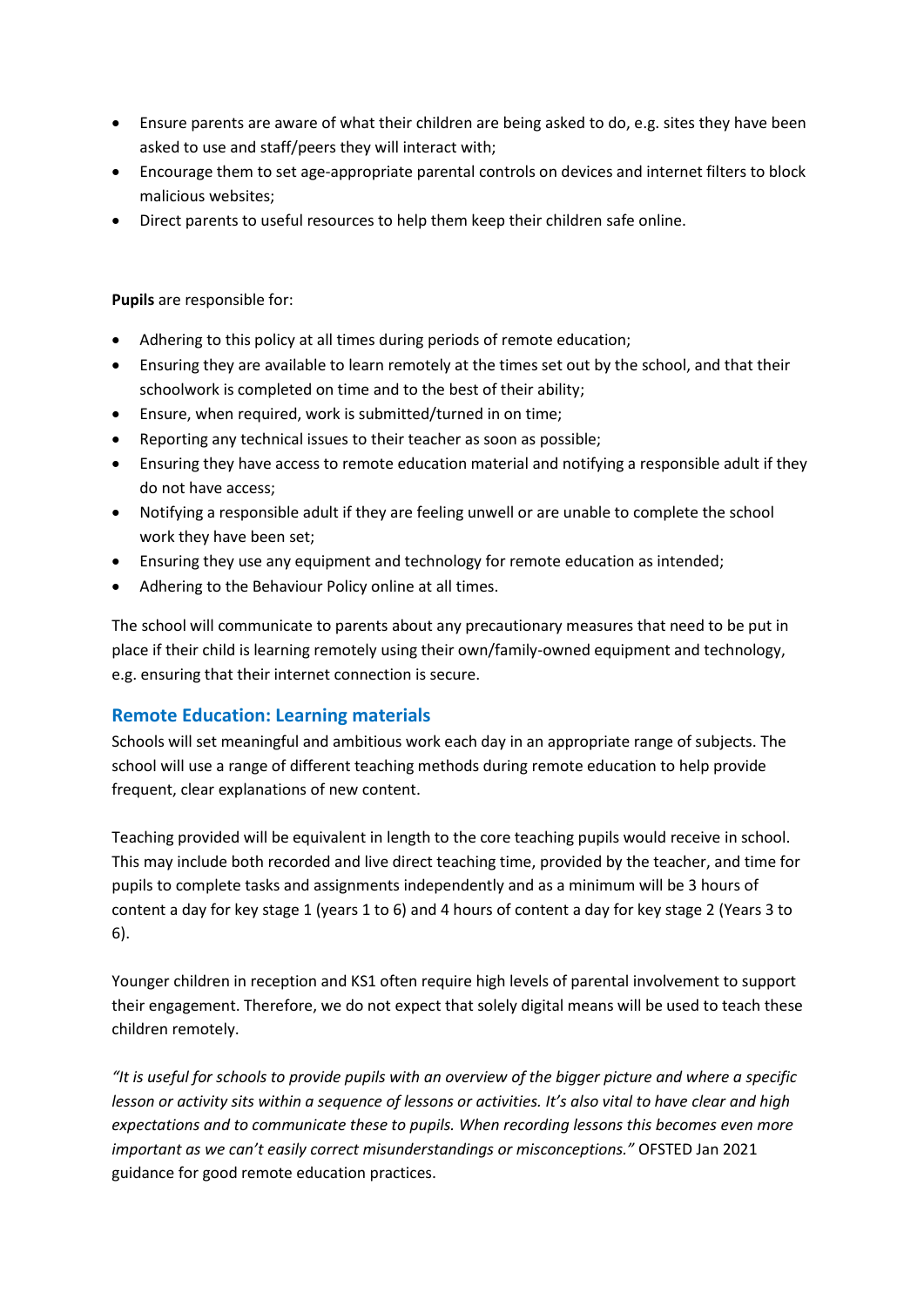*"As it's harder for pupils to concentrate when being taught remotely, it's often a good idea to divide content into smaller chunks. Short presentations or modelling of new content can be followed by exercises or retrieval practice."* OFSTED Jan 2021 guidance for good remote education practices.

The school will risk assess the technology used for remote education prior to use and ensure there are no privacy issues or scope for inappropriate use. For the purpose of providing remote education, the school may make use of:

- Google classroom;
- Microsoft Teams and Email;
- National Oak Academy content;
- Current online learning portals;
- Educational websites:
- Pre-recorded video or audio lessons;
- Work booklets:
- Reading tasks;
- Past and mock exam papers.

The school will review the resources pupils have access to and adapt learning to account for the needs of pupils by using a range of different formats where possible, e.g. If providing work on PDFs they need to be viewed on a mobile device or be able to be active to allow pupils to work onto them.

Work packs will be made available for pupils who do not have access to a device. These packs can be placed in the post or collected from school on a regular basis and completed work returned to school to show engagement.

Schools will avoid over reliance on long-term projects or internet research activities.

#### **Assessment, marking and feedback**

Teachers will oversee academic progression for the period of remote education. Staff will enable pupils to receive timely and frequent feedback on how to progress, using whole class feedback where appropriate

Teachers will continue to make use of formative assessments throughout the academic year, e.g. quizzes to ensure teaching is responsive to pupils' needs and addresses any critical gaps in pupils' knowledge.

All school work completed through remote education must be:

- Finished when returned to the relevant teacher;
- Returned on or before the deadline set by the relevant teacher;
- Completed to the best of the pupil's ability;
- The pupil's own work;
- Assessed in line with the Feedback Policy;
- Returned to the pupil, once marked, by an agreed date.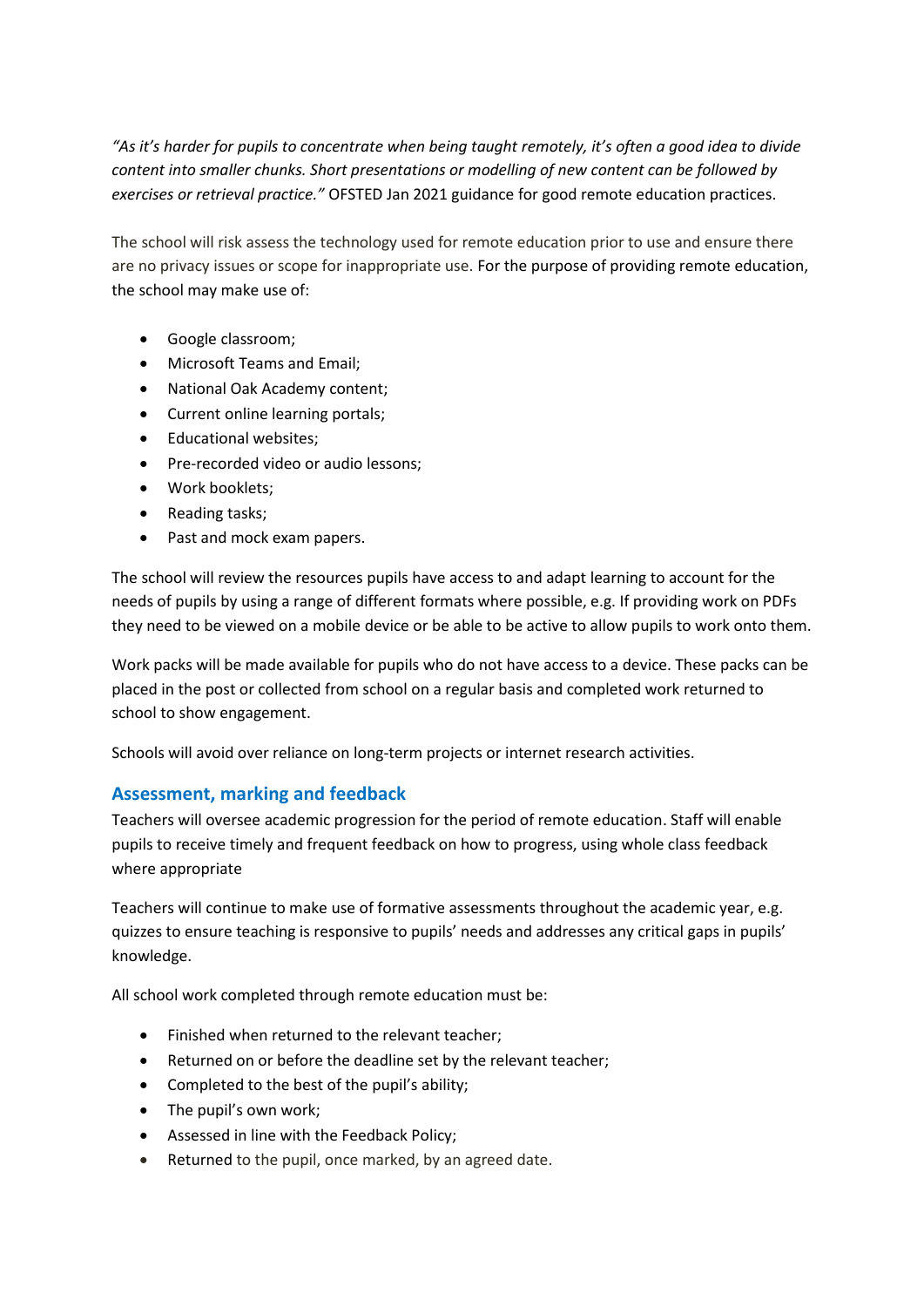The school expects pupils and colleagues to maintain a good work ethic during the period of remote education.

Pupils are accountable for the completion of their own schoolwork – teachers will contact parents via phone/email/Parentmail if their child is not completing their schoolwork or their standard of work has noticeably decreased.

Teachers will monitor the academic progress of pupils with and without access to the online learning resources and discuss additional support or provision with the Headteacher as soon as possible.

Teachers will monitor the academic progress of pupils with SEND and discuss additional support or provision with the SENCO as soon as possible.

The school accepts a variety of formative assessment and feedback methods, e.g. through quizzes and other digital tools from teachers, and will support them with implementing these measures for remote education where possible.

## **SEND provision**

Teachers will liaise with the SENCO and other relevant colleagues to ensure all pupils remain fully supported for the period of remote education.

The SENCO will arrange additional support for pupils with SEND which will be unique to the individual's needs, e.g. via weekly phone calls, individual sessions relating to their IEP and EHCP targets.

Reasonable adjustments will be made to ensure that all pupils have access to the resources needed for effective remote education.

Lesson plans will be adapted to ensure the curriculum remains fully accessible and inclusive during the period of remote education. Teachers will be reviewing the programmes chosen for online learning for the accessibility features available, e.g. voice-to-text conversion, to support pupils with SEND.

The school will consider whether one-to-one sessions are appropriate in some circumstances, e.g. to provide support for pupils with SEND. This will be decided and approved by the Headteacher.

## **Online safety**

This section of the policy will be enacted in conjunction with the school's Online Safety Policy.

Where possible, all interactions will be textual and public. In the case of any video communication all staff, parents and pupils must:

- Communicate in groups one-to-one sessions are not encouraged (*where EHCP pupils require individual programmes of support, parents are required to attend and support the session);*
- Wear suitable clothing this includes others in their household;
- Be situated in a suitable 'public' living area within the home with an appropriate background 'private' living areas within the home, such as bedrooms, are not permitted during video communication;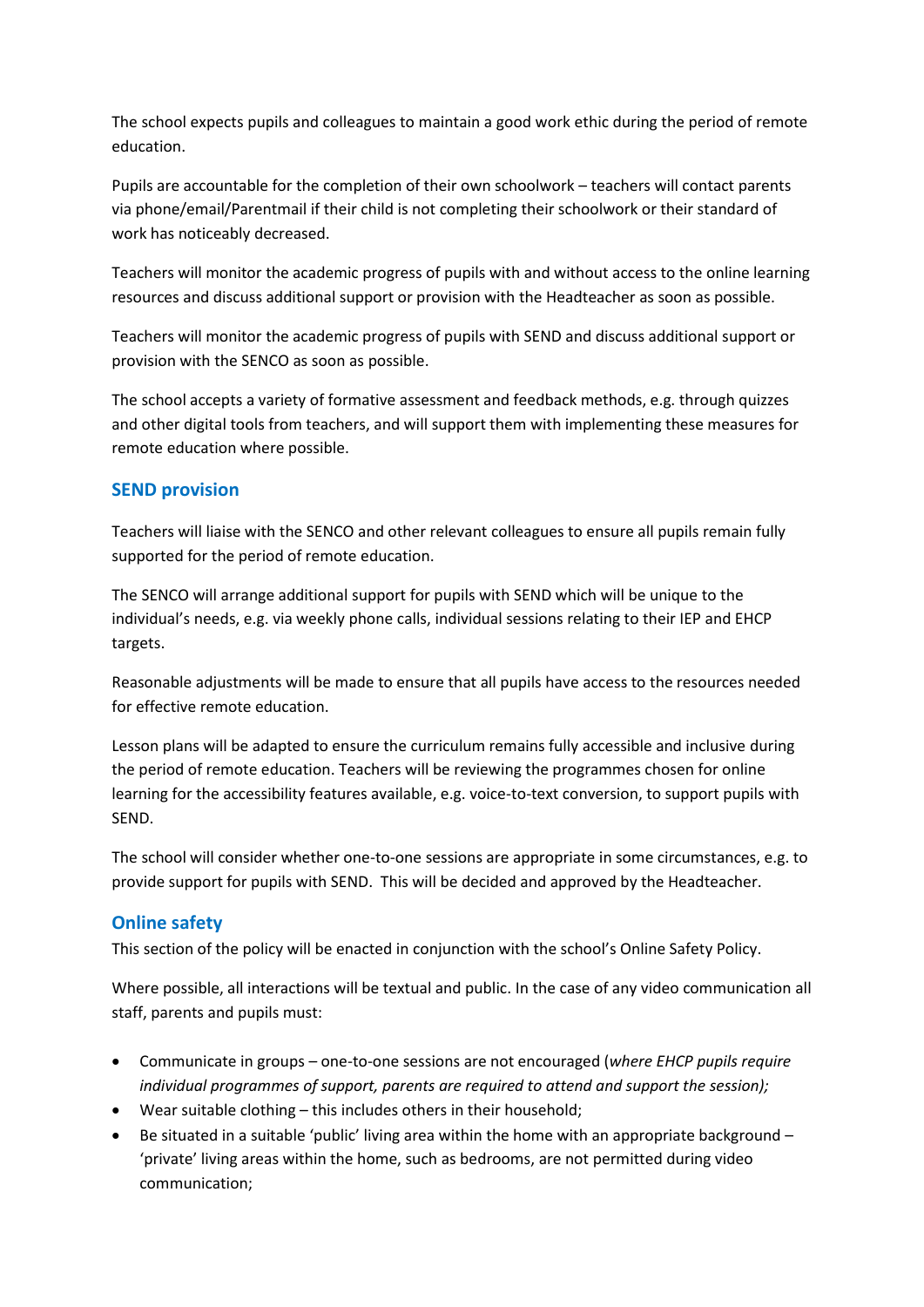- Use appropriate language this includes others in their household;
- Maintain the standard of behaviour expected in school;
- Use the necessary equipment and computer programs as intended;
- Not record, store, or distribute video material without permission;
- Ensure they have a stable connection to avoid disruption to lessons;
- Always remain aware that they are visible.

In the case of any audio communication, all staff, parents and pupils must:

- Use appropriate language this includes others in their household;
- Maintain the standard of behaviour expected in school;
- Use the necessary equipment and computer programs as intended;
- Not record, store, or distribute audio material without permission;
- Ensure they have a stable connection to avoid disruption to lessons;
- Always remain aware that they can be heard.

#### **Behaviour**

Pupils not using devices or software as intended will be disciplined in line with the Behaviour Policy. Should pupils not be engaging appropriately with the learning online they may be invited to attend school to access the learning on site or be provided with paper based resources.

#### **Safeguarding**

This section of the policy will be enacted in conjunction with the school's Child Protection and Safeguarding Policy, which has been updated to include safeguarding procedures in relation to remote education.

The Designated Safeguarding Lead will identify 'vulnerable' pupils (pupils who are deemed to be vulnerable or are at risk of harm) via risk assessment prior to the period of remote education.

The Designated Safeguarding Lead will arrange for regular contact to be made with vulnerable pupils, prior to the period of remote education, where possible.

Phone calls made to vulnerable pupils will be made using school phones, where possible.

The Designated Safeguarding Lead will arrange for regular contact with vulnerable pupils once per week at minimum, with additional contact, including home visits, arranged where required.

All contact with vulnerable pupils will be recorded on CPOMS and suitably stored.

The Designated Safeguarding Lead (or Deputy/Critical Care Assistant) will keep in contact with vulnerable pupils' social workers or other care professionals during the period of remote education, as required.

All home visits **must**:

Have at least one suitably trained individual present;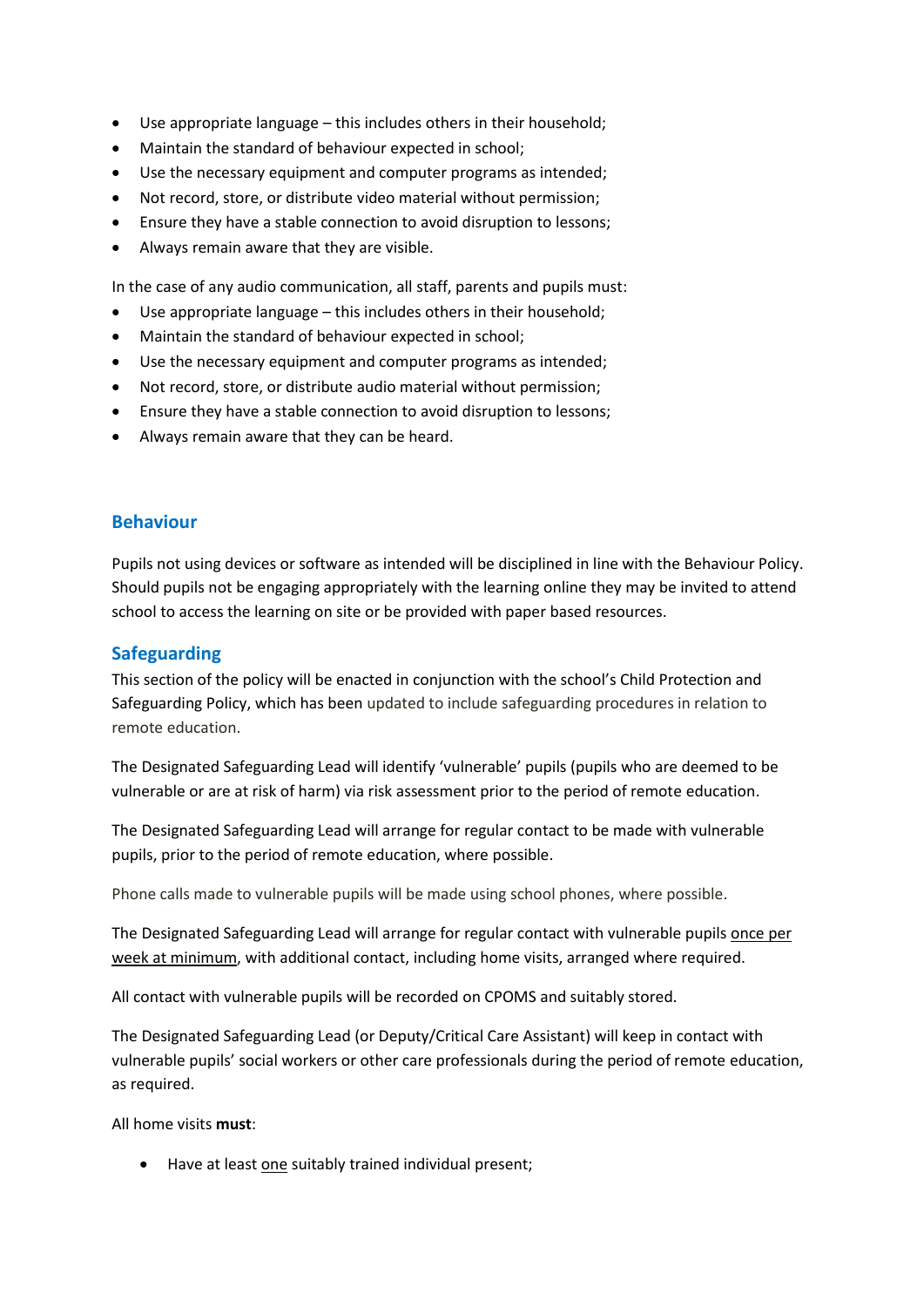- Be undertaken by no fewer than two members of staff;
- Be suitably recorded on CPOMS so the Designated Safeguarding Lead has access to them;
- Actively involve the pupil.

Vulnerable pupils will be provided with a means of contacting the Designated Safeguarding Lead, their deputy, or any other relevant colleague – this arrangement will be set up by the Designated

The Designated Safeguarding Lead will meet (in person or remotely) with the staff once per fortnight to discuss new and current safeguarding arrangements for vulnerable pupils learning remotely.

All members of staff will report any safeguarding concerns to the Designated Safeguarding Lead immediately.

Pupils and their parents will be encouraged to contact the Designated Safeguarding Lead if they wish to report safeguarding concerns, e.g. regarding harmful or upsetting content or incidents of online bullying. The school will also signpost families to the practical support that is available for reporting these concerns.

#### **Data protection**

This section of the policy will be enacted in conjunction with the school's Data Protection Policy.

Staff will be responsible for adhering to the GDPR when teaching remotely and will always ensure the confidentiality and integrity of their devices.

Sensitive data will only be transferred between devices if it is necessary to do so for the purpose of remote education.

Any data that is transferred between devices will be suitably encrypted or have other data protection measures in place so that if the data is lost, stolen, or subject to unauthorised access, it remains safe until recovered.

Parents' and pupils' up-to-date contact details will be collected prior to the period of remote education.

All contact details will be stored in line with the Data Protection Policy.

The school will not permit paper copies of contact details to be taken off the school premises.

Pupils are not permitted to let their family members or friends use any school-owned equipment which contains personal data.

Any breach of confidentiality will be dealt with in accordance with the school's Data Protection Policy.

Any intentional breach of confidentiality will be dealt with in accordance with the school's Behavioural Management Policy or the Disciplinary Policy.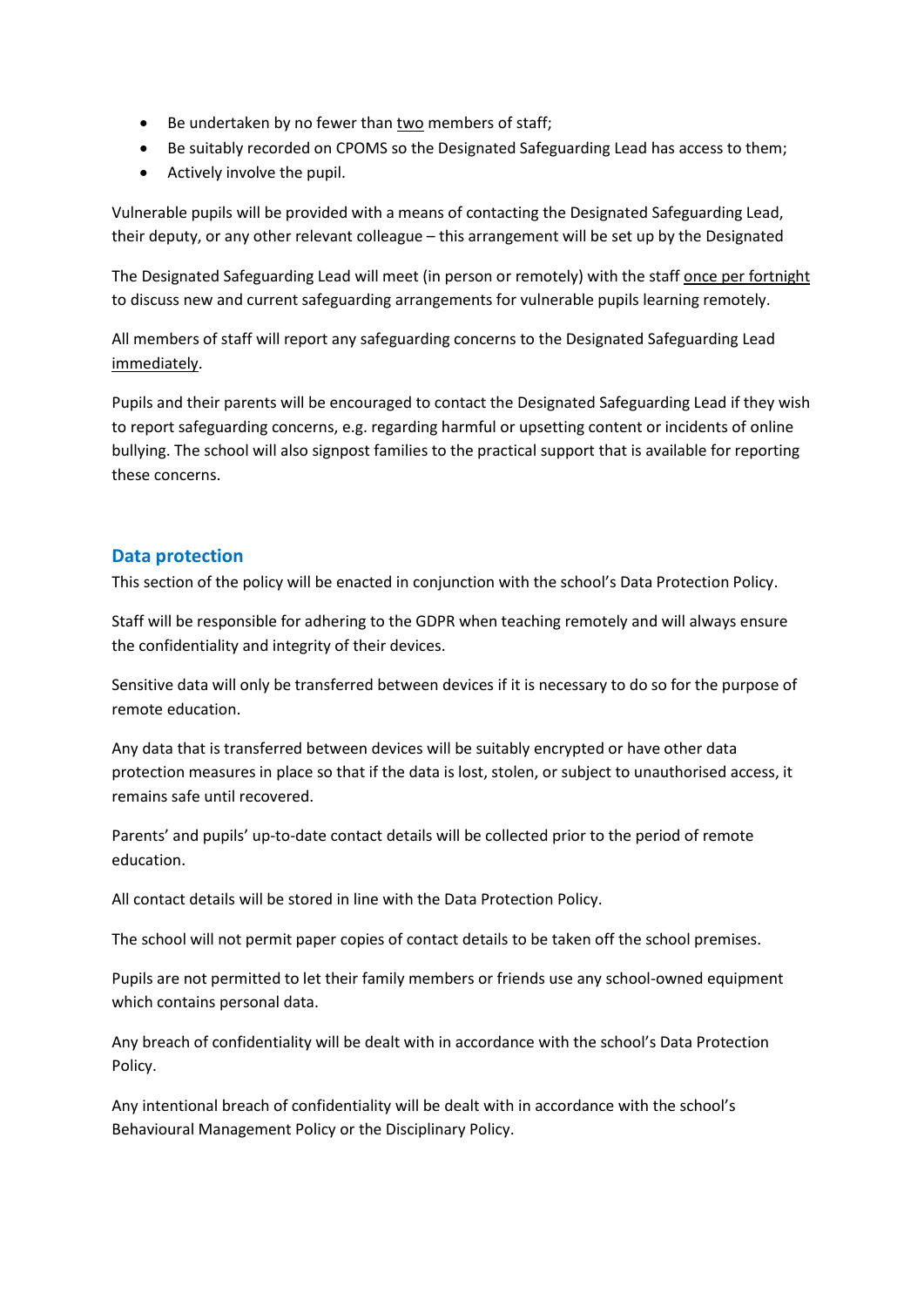## **Health and Safety**

This section of the policy will be enacted in conjunction with the school's Health and Safety Procedures.

Teachers, IT leader and IT technicians will ensure pupils are shown how to use the necessary technology safely and correctly prior to the period of remote education, where possible.

If using electronic devices during remote education, staff and pupils will be encouraged to take a five-minute screen break every two hours.

Screen break frequency will be adjusted to five minutes every hour for younger pupils or pupils with medical conditions who require more frequent screen breaks.

Where parents have concerns about online safety, or a pupil has accidentally viewed inappropriate material, parents are required to report these to the school in order for the school to offer support and take appropriate action. The school will also keep a log using the online safety incidents tab within CPOMS.

## **Staff and pupil wellbeing**

Staff will have contact with their line manager **once** per **week** to ensure they are coping with delivering the remote curriculum. Any issues identified should be fed back to SLT to find a solution.

Pupils will be contacted at least once a fortnight to check on their wellbeing and engagement in remote learning.

#### **Monitoring and review**

This policy will be reviewed on a regular basis by the Trust and Headteacher.

Any changes to this policy will be communicated to all colleagues and other stakeholders.

The next scheduled review date for this policy is March 2021.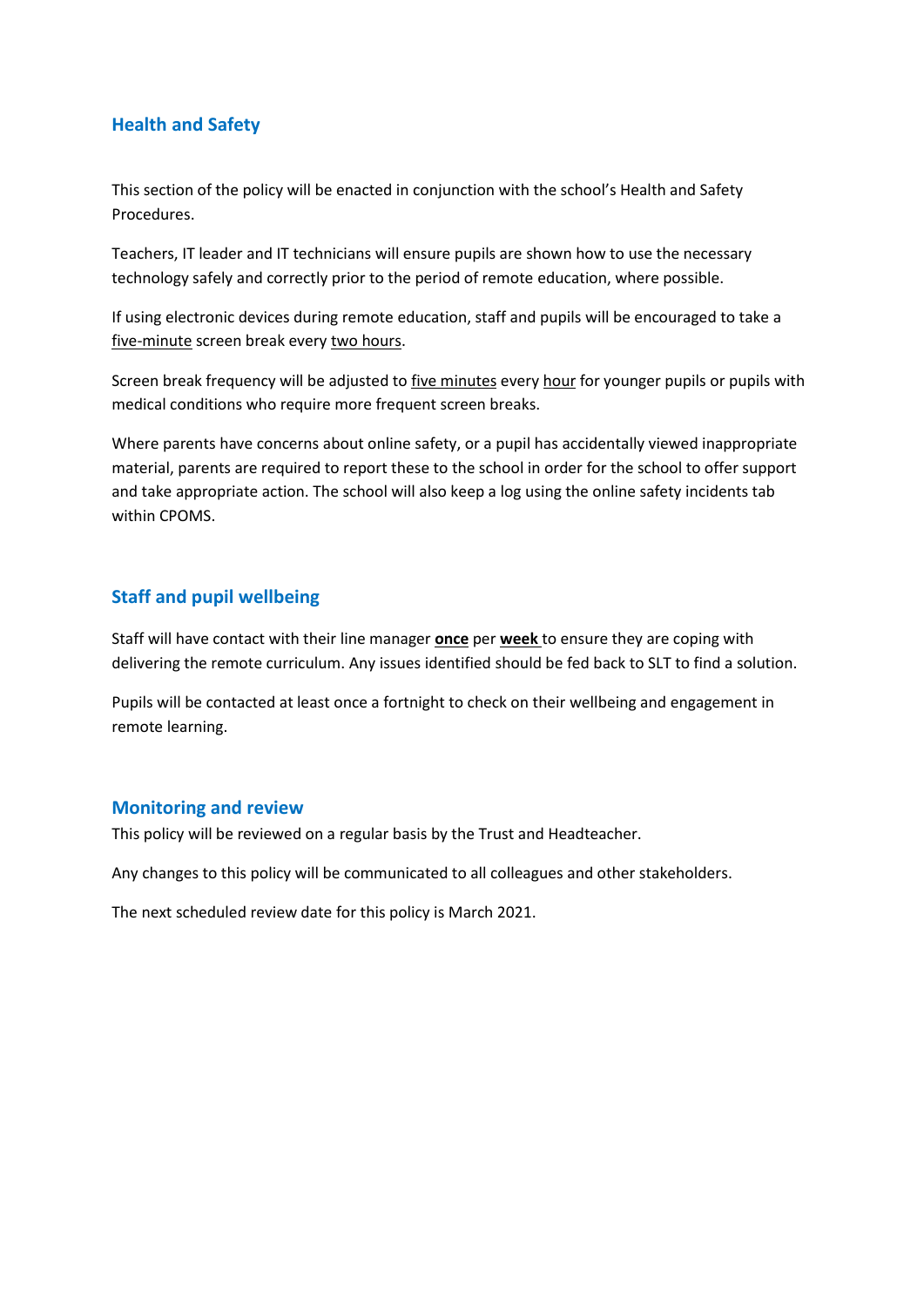## **Appendix 1**

# **Portable ICT Equipment – Pupil Guardianship Loan/Advice Form**

has permission to loan this device for their child  $\qquad \qquad$  to complete learning from home as directed by Priory Primary School, Hales Valley Trust.

confirm that I will be the guardian of this device and the installed software:

| Item | <b>Serial No</b> | <b>Start date</b> | Return date |
|------|------------------|-------------------|-------------|
|      |                  |                   |             |

Whilst the above item is in your care, the school will expect you to take full personal responsibility for the safe custody of this item and to follow the guidelines below:

- I will look after the device and I will ensure it is secured or locked away when not in use
- I agree to use it sensibly. I will ensure that only school authorised software is loaded or run on this mobile device
- I will not download, make, consume, store or collect any inappropriate material on the device
- I will ensure that all external media sources (discs, USB flash drives / memory sticks) are checked for viruses before data transfer to the mobile device where appropriate
- I will ensure the device is regularly virus-checked where appropriate contact the school for IT support if required
- I will ensure that data remains confidential and secure
- Any personal data stored on the device will be encrypted if appropriate and removed as soon as reasonably possible.
- I will ensure that the equipment is not used by anyone who has not been authorised by the school.
- I will ensure my child is available to learn remotely and that the school work set is completed on time and to the best of their child's ability.
- I will ensure appropriate acceptable online behaviour if my child is taking part in a Google Meet with their class.
- I will ensure my child is with an appropriate adult during Google Meet classroom activities, is dressed appropriately and not on Google Meet from their bedroom.
- I will advise the school of any illness /absence which prevents my child from completing their learning via remote education.
- I understand that this device belongs to Hales Valley Trust and I will return the device upon the school's request.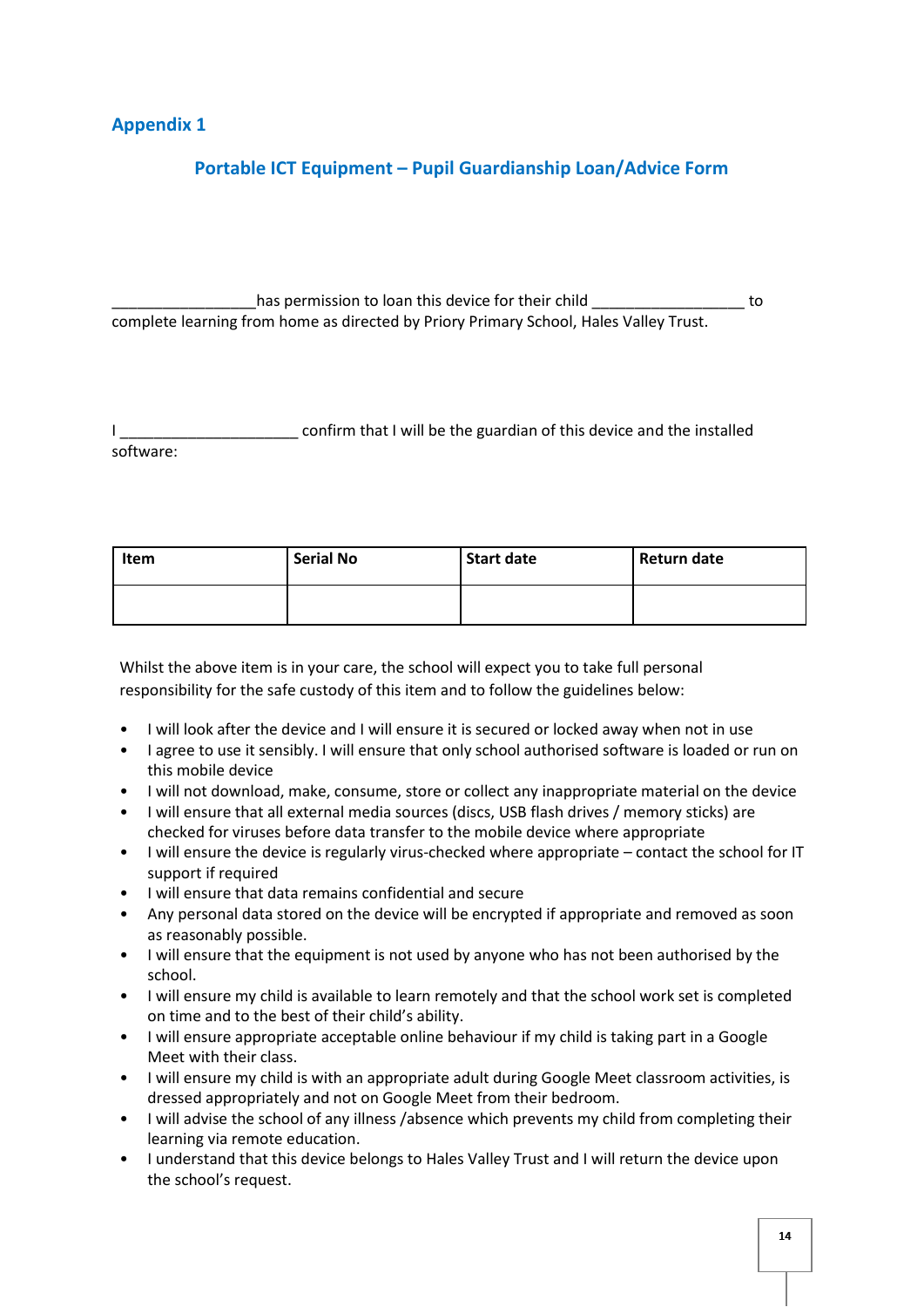- I will ensure the equipment is not left unattended in any vehicle (as this is not covered by the school's insurance policy), and I accept that any loss arising from a loss from a vehicle will be my own responsibility.
- If the equipment is lost or stolen, I will inform the police as soon as possible to get a crime number and also contact the appropriate member of school staff.
- I will ensure my child uses the equipment and technology for remote education as intended.
- I will ensure I report any online safety incidents or concerns to the school immediately. Please speak to the schools Designated Safeguarding Lead (DSL).
- If there is a serious online safety incident, the child is not safe, or you are worried about the way someone has been communicating with your child online (inappropriate sexual online contact) please report to CEOP (Child Exploitation and Online Protection) <https://www.ceop.police.uk/ceop-reporting>
- Where parents have concerns about online safety, or a pupil has accidentally viewed inappropriate material, parents are required to report these to the school in order for the school to offer support and take appropriate action. The school will also keep a log using the online safety incidents tab within CPOMS.
- Please inform the school Designated Safeguarding Lead should you make a CEOP report.
- I will ensure that the child in my care follows the Online Safety Policy and only uses safe search engines to conduct research to support home learning.
- I consent to discussing online support networks with my child such as:
- **Think U Know** [https://www.thinkuknow.co.uk](https://www.thinkuknow.co.uk/)for age related online guidance (SMART RULES) Primary age  $4 - 7$  and  $8 - 10$  recommended.
- **Childline** [https://www.childline.org.uk](https://www.childline.org.uk/) for free and confidential advice
- **UK Safer Internet Centre** [https://www.saferinternet.org.uk/advice-centre/parents-and](https://www.saferinternet.org.uk/advice-centre/parents-and-carers)[carers](https://www.saferinternet.org.uk/advice-centre/parents-and-carers) to report and remove harmful online content
- **CEOP** for advice on making a report about online abus[e https://www.ceop.police.uk/ceop](https://www.ceop.police.uk/ceop-reporting)[reporting](https://www.ceop.police.uk/ceop-reporting)
- $\checkmark$  The school will not contribute to any household expenses incurred while pupils learn remotely, e.g. heating, lighting or council tax.
- $\checkmark$  The school will not reimburse costs for childcare or travel
- The **IT leader/IT Network Manager** is not responsible for providing technical support for equipment not loaned by the school